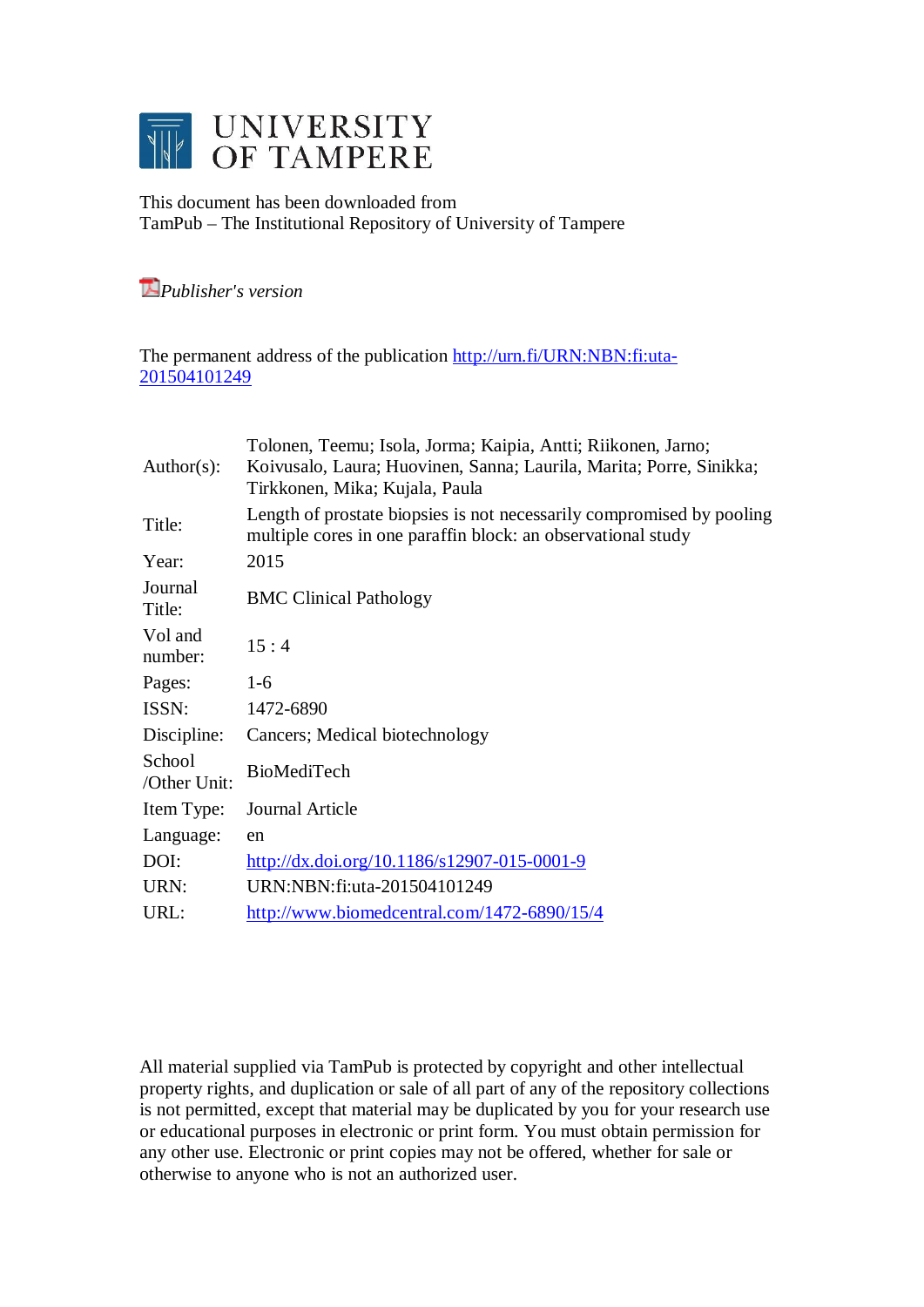# **RESEARCH ARTICLE Example 2014 12:30 The SEAR CHA RTICLE**



# Length of prostate biopsies is not necessarily compromised by pooling multiple cores in one paraffin block: an observational study

Teemu T Tolonen<sup>1,2\*</sup>, Jorma Isola<sup>2</sup>, Antti Kaipia<sup>3,4</sup>, Jarno Riikonen<sup>4</sup>, Laura Koivusalo<sup>3,5</sup>, Sanna Huovinen<sup>1</sup> , Marita Laurila<sup>1</sup>, Sinikka Porre<sup>1</sup>, Mika Tirkkonen<sup>1</sup> and Paula Kujala<sup>1</sup>

# Abstract

**Background:** Individually submitted prostatic needle biopsies are recommended by most quidelines because of their potential advantage in terms of core quality. However, unspecified bilateral biopsies are commonly submitted in many centers. The length of the core is the key quality indicator of prostate biopsies. Because there are few recent publications comparing the quality of 12 site-designated biopsies versus pooled biopsies, we compared the lengths of the biopsies obtained by both methods.

Methods: The material was obtained from 471 consecutive subjects who underwent prostatic needle biopsy in the Tampere University Hospital district between January and June 2013. Biopsies from 344 subjects fulfilled the inclusion criteria. The total number of cores obtained was 4047. The core lengths were measured on microscope slides. Extraprostatic tissue was subtracted from the core length.

**Results:** The aggregate lengths observed were  $129.5 \pm 21.8$  mm (mean  $\pm$  SD) for site-designated cores and  $136.9 \pm 26.4$  mm for pooled cores (p = 0.09). The length of the core was  $10.8 \pm 1.8$  mm for site-designated cores and  $11.4 \pm 2.2$  mm for pooled cores (p = 0.87). The median length for pooled cores was 11 mm (range 5 mm – 18 mm). For individual site-designated cores, the median length was 11 mm (range 7 mm −15 mm). The core length was not correlated with the number of cores embedded into one paraffin block  $(r = 0.015)$ . There was no significant difference in cancer detection rate ( $p = 0.62$ ).

**Conclusions:** Our results suggest that unspecified bilateral biopsies do not automatically lead to reduced core length. We conclude that carefully embedded multiple (three to nine) cores per block may yield cores of equal quality in a more cost-efficient way and that current guidelines favoring individually submitted cores may be too strict.

Keywords: Prostate cancer, Prostatic needle biopsies, Biopsy quality, Guidelines

# Background

The diagnosis of prostatic adenocarcinoma is based on the histopathological findings obtained from prostatic needle biopsies. There is a lot of debate on the best protocol for submitting and labeling of prostate biopsies. According to several current guidelines, individual sitedesignated biopsies submitted in separate vials are preferred, as they are thought to give better quality samples

in terms of tissue fragmentation as well as core length [[1,2\]](#page-6-0). However, it is a common practice to submit unspecified bilateral biopsies both in the U.S. and in Europe [[3,4\]](#page-6-0). The length of the biopsy core is the key quality indicator of a successful biopsy, which influences cancer detection rates and the estimation of prognostic parameters [[5-7\]](#page-6-0). Currently, the recommended procedure is to take five to six biopsies from each side [\[1,2](#page-6-0)]. Specifically, additional laterally targeted biopsies have been shown to detect 31% more cancers when compared to the sextant biopsy protocol [\[5](#page-6-0)]. The role of augmented biopsy protocols is still controversial. It has been suggested that there is no advantage to taking extended



© 2015 Tolonen et al.; licensee BioMed Central. This is an Open Access article distributed under the terms of the Creative Commons Attribution License [\(http://creativecommons.org/licenses/by/4.0\)](http://creativecommons.org/licenses/by/4.0), which permits unrestricted use, distribution, and reproduction in any medium, provided the original work is properly credited. The Creative Commons Public Domain Dedication waiver [\(http://creativecommons.org/publicdomain/zero/1.0/](http://creativecommons.org/publicdomain/zero/1.0/)) applies to the data made available in this article, unless otherwise stated.

<sup>\*</sup> Correspondence: [teemu.tolonen@fimlab.fi](mailto:teemu.tolonen@fimlab.fi) <sup>1</sup>

<sup>&</sup>lt;sup>1</sup>Department of Pathology, Fimlab Laboratories, Tampere University Hospital, Tampere, Finland

<sup>&</sup>lt;sup>2</sup> Department of Cancer Biology, Institute of Biomedical Technology, University of Tampere, Tampere, Finland

Full list of author information is available at the end of the article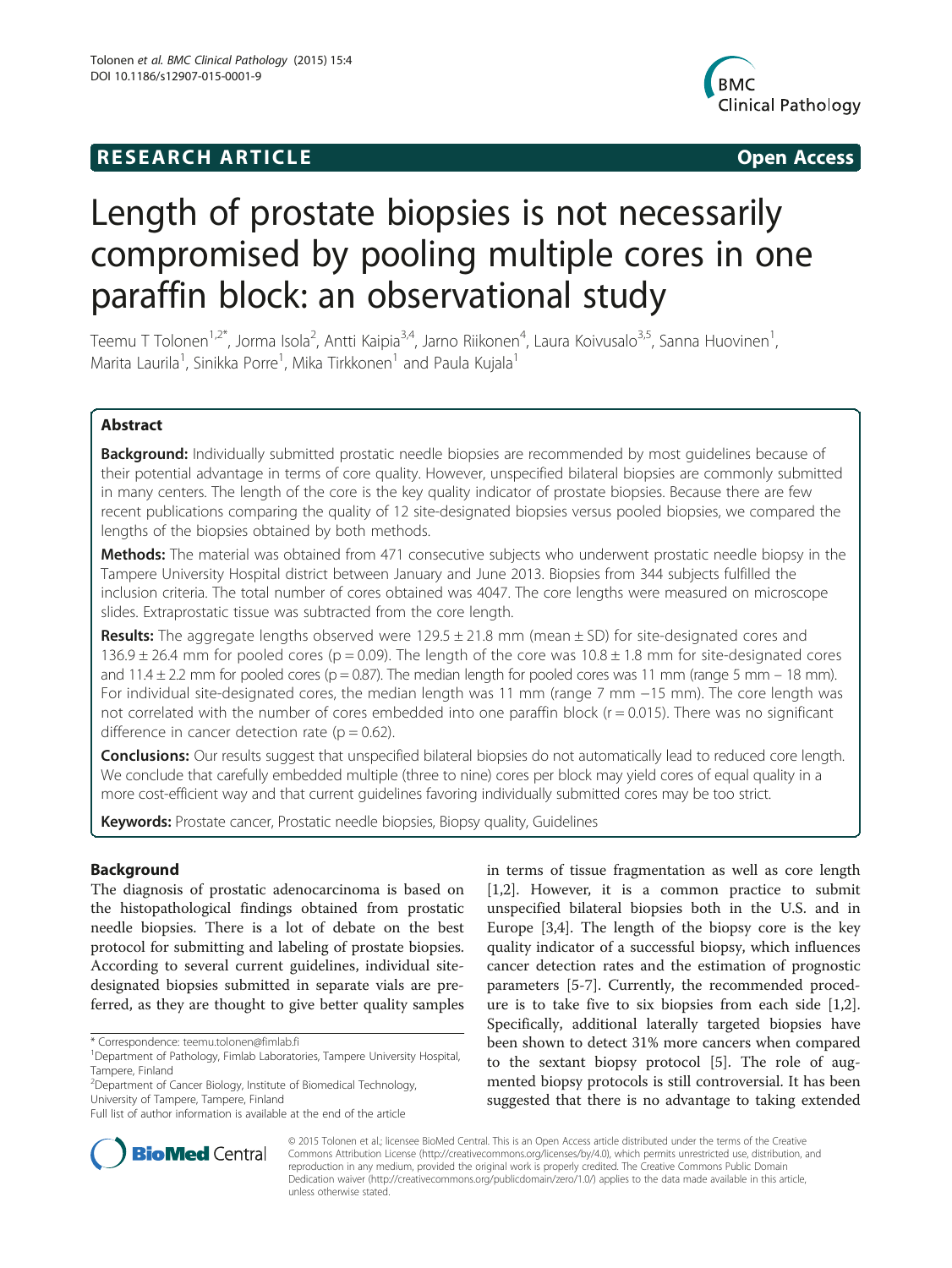(20 cores) or saturation biopsies (24 cores) in the initial biopsy [\[8](#page-6-0),[9](#page-6-0)]. However, a recent meta-analysis has shown that initial diagnostic saturation biopsies may be warranted for patients with low PSA-values or high-volume prostates [\[10](#page-6-0)].

In terms of biopsy quality, it has been suggested that up to three cores could be safely embedded in one paraffin block without compromising the biopsy quality [\[11](#page-6-0)]. Currently, approximately half of the pathology laboratories in Europe receive unspecified bilateral biopsies together with individually submitted targeted biopsies from a distinct nodule, while only 40% of laboratories receive all biopsies in separate vials [[4](#page-6-0)]. In the U.S., it is slightly more common to submit site-designated biopsies [[3\]](#page-6-0). Compared to pooled biopsies, a submission of 12 site-designated biopsy cores by the urologist increases the workload for pathology laboratories. The advantage of site-designated biopsies is that localization information is spared, which is important for active surveillance follow-up protocols and helps the urologist to plan surgeries. The quality of needle biopsies is operator dependent, but the main result (i.e., how the tissue looks on a slide) is also dependent upon the pathology laboratory [\[12\]](#page-6-0). A recent guideline by the pathology committee of the European Randomized Study of Screening for Prostate Cancer (ERSPC) highlights the importance of special techniques in processing and (pre-)embedding for preserving the quality of the biopsy [\[13\]](#page-6-0). Such techniques include the use of sponges to flatten the cores during fixation and dehydration, and the use of metal tampers for the embedding process.

The aim of this study was to determine whether there is a quality difference between site-designated individually embedded and unspecified bilateral (pooled) biopsies, using core length as the main quality indicator and cancer detection rate as a secondary measure. It was hypothesized, that pooling samples in the same biopsy container and resulting paraffin block does not affect the quality of the biopsy. Pooling biopsies reduces the workload of laboratory technicians and pathologists, so if pooled samples are of similar quality than sitedesignated biopsies, it would be possible to get the same results with less effort.

## Methods

The study was approved by the Ethical Committee of Tampere University Hospital (TAUH), reference number R03203. The material was obtained from 471 consecutive prostate biopsies submitted to Fimlab Laboratories for evaluation during a half year period from January to June 2013. The biopsies were taken in the Tampere University Hospital (TAUH) district by several urologists under standard operating procedure. All the obtained prostate biopsies were evaluated with the following inclusion criteria: 1) the biopsy was reported by one of our five uropathologists (ML, MT, SH, PK, TT), 2) the biopsies were comprised of either 12 individually submitted cores or bilateral pooled biopsies submitted in two formalin vials (plus an extra vial containing one core from a distinct nodule in some cases), and 3) all cores were measured in millimeters and reported in a standardized manner (see later section). Biopsies from 344 subjects fulfilled the inclusion criteria and yielded a total number of 4047 biopsy cores. All of the accepted sitedesignated biopsies consisted of a set of 12 biopsy containers with a single biopsy inside, except for one case in which only 11 containers were submitted because there were erroneously two biopsies in one vial. A total of 127 cases were excluded. Although it met the inclusion criteria, one case with 12 individually processed cores containing only 20 mm intraprostatic tissue was excluded as a statistical outlier. The inclusion procedure is presented schematically in Figure [1.](#page-3-0)

All biopsies were taken transrectally with ultrasonography guidance using an 18-gauge needle biopsy gun with an 18-mm sample notch (Bard peripheral vascular, Temple, AZ, U.S.A., ref no. MC 1825) and a side-fire probe. Biopsies were put into vials containing 10% neutral-buffered formalin straight from the biopsy needle. Biopsies from a single patient were transported to our laboratory either in 12 separate vials or in two vials containing several biopsy cores (median number of cores per container was six). The number of submitted vials depended on how the urologist performed the prostate biopsy. All biopsies were processed in Fimlab Laboratories, Tampere University Hospital, in Tampere, Finland.

Site-designated individual biopsies were transferred to separate tissue cassettes in which they were straightened (not stretched) and flattened between sponges during standard dehydration and microwave processing. Pooled biopsies from one vial were treated equally but remained pooled (e.g., multiple straightened cores were sandwiched between sponges into one cassette). Two to four sections were cut from the individual cores and transferred to one slide, depending on the technologist's visual impression. Because pooled biopsies may have more planar variation inside the paraffin blocks, they were cut on four levels which resulted in the generation of two slides. The blocks were not cut through and step sections were not collected because our current protocol offers residual material for potential immunostaining in most cases.

The lengths of the biopsy cores were collected from pathology reports. For individually processed biopsies, the lengths were reported for each biopsy core in millimeters. The 12 loci of individual biopsies were standardized as follows: 1–3 were right lateral base, mid and apex, 4–6 were right medial base, mid and apex, 7–9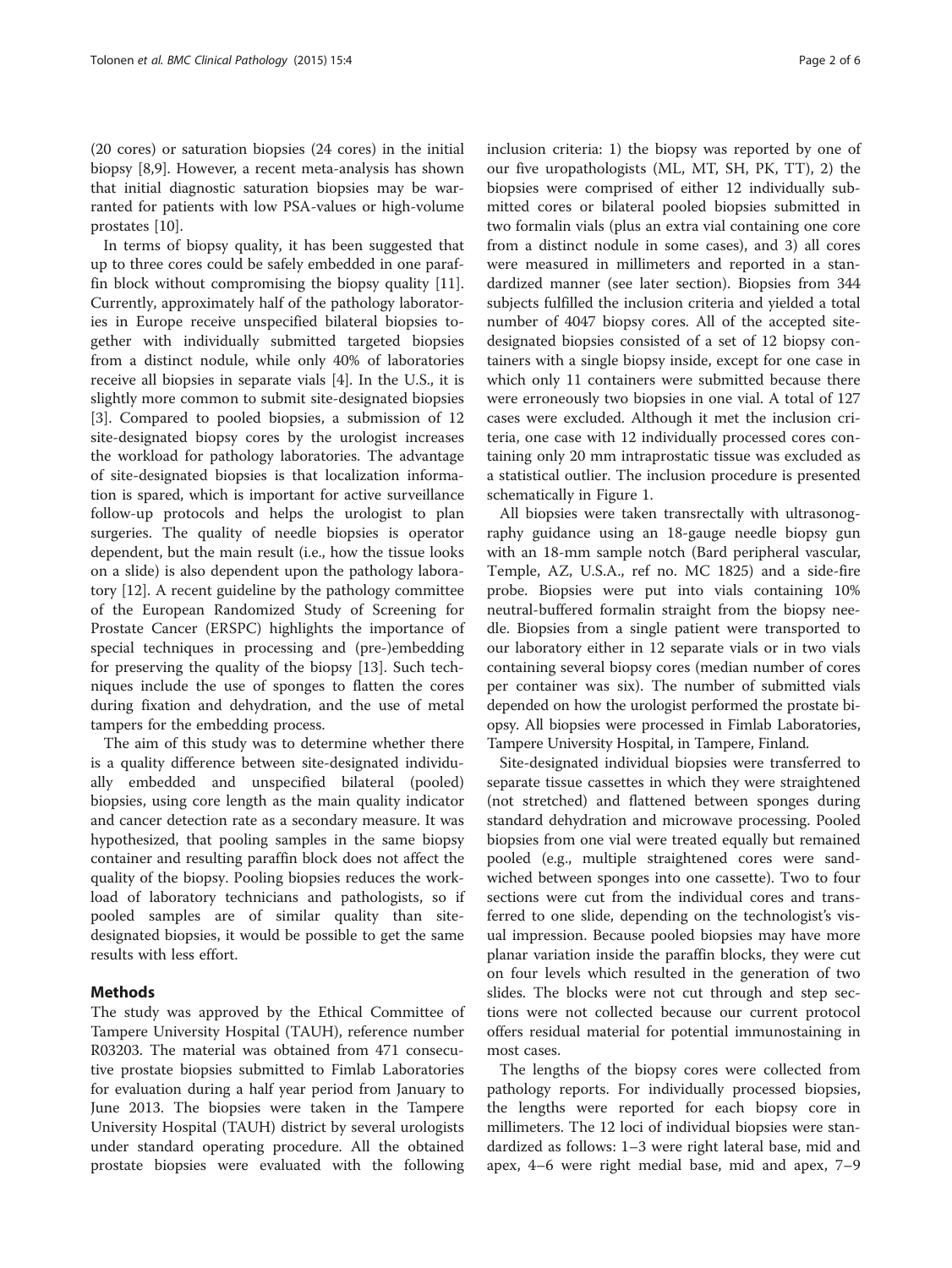<span id="page-3-0"></span>

were left lateral base, mid and apex, and 10–12 were left medial base, mid and apex, respectively. The current scheme for site-specific needle biopsies in the TAUH district is presented in Figure 2. In the case of multiple biopsies per paraffin block, the information regarding the number of biopsies in the block and the total length of the biopsies in millimeters was required. Separately submitted additional cores targeting a region of palpable resistance were excluded from the length measurements but were included in the cancer detection rate. The length of the core and the possible length of the cancerous tissue were measured from hematoxylin-eosin (H&E) -stained slides either under a light microscope as multiples of 4x/10x objectives visual field diameter or by a liner, depending on the extent of the cancer. According to our standardized protocol, extraprostatic tissue was subtracted from the total core length to obtain the most



accurate percentage of cancer. Tissue was considered extraprostatic when containing obvious fat or loose mesenchymal tissue that was distinct from the (pseudo)capsule. For cancerous prostates, a standardized scoring table was applied. The recorded parameters included primary and secondary Gleason patterns, the number of positive cores/total number of cores, cancer length/total length, the percentage of cancer, high grade prostatic intraepithelial neoplasia, and perineural invasion. The microscopic appearance of slides with individually embedded and pooled biopsies are represented in Figure [3.](#page-4-0)

#### Statistical analysis

Data were analyzed using a two-tailed Wilcoxon-Mann– Whitney test to compare aggregate and single biopsy length means and a two-tailed Fisher's exact test to compare cancer detection rates. The impact of the number of cores embedded in a single paraffin block on the mean length of cores in the corresponding block was tested using Pearson's correlation coefficient analysis. Statistical significance was considered at p < 0.05.

## Results

Individual site-designated biopsies were submitted to our laboratory in 57 (16.6%) cases, and non-specified (pooled) bilateral biopsies were submitted in 287 (83.4%) cases. Of the pooled biopsies, exactly six plus six cores from the right and left sides were obtained 188 (65.5%) times. More than 12 biopsies were submitted in 38 (13.2%) cases, and less than 10 biopsies were submitted in 18 (6.2%) cases. The minimum number of biopsy cores per subject was  $6$  (n = 1), and the maximum number was  $15$  (n = 7).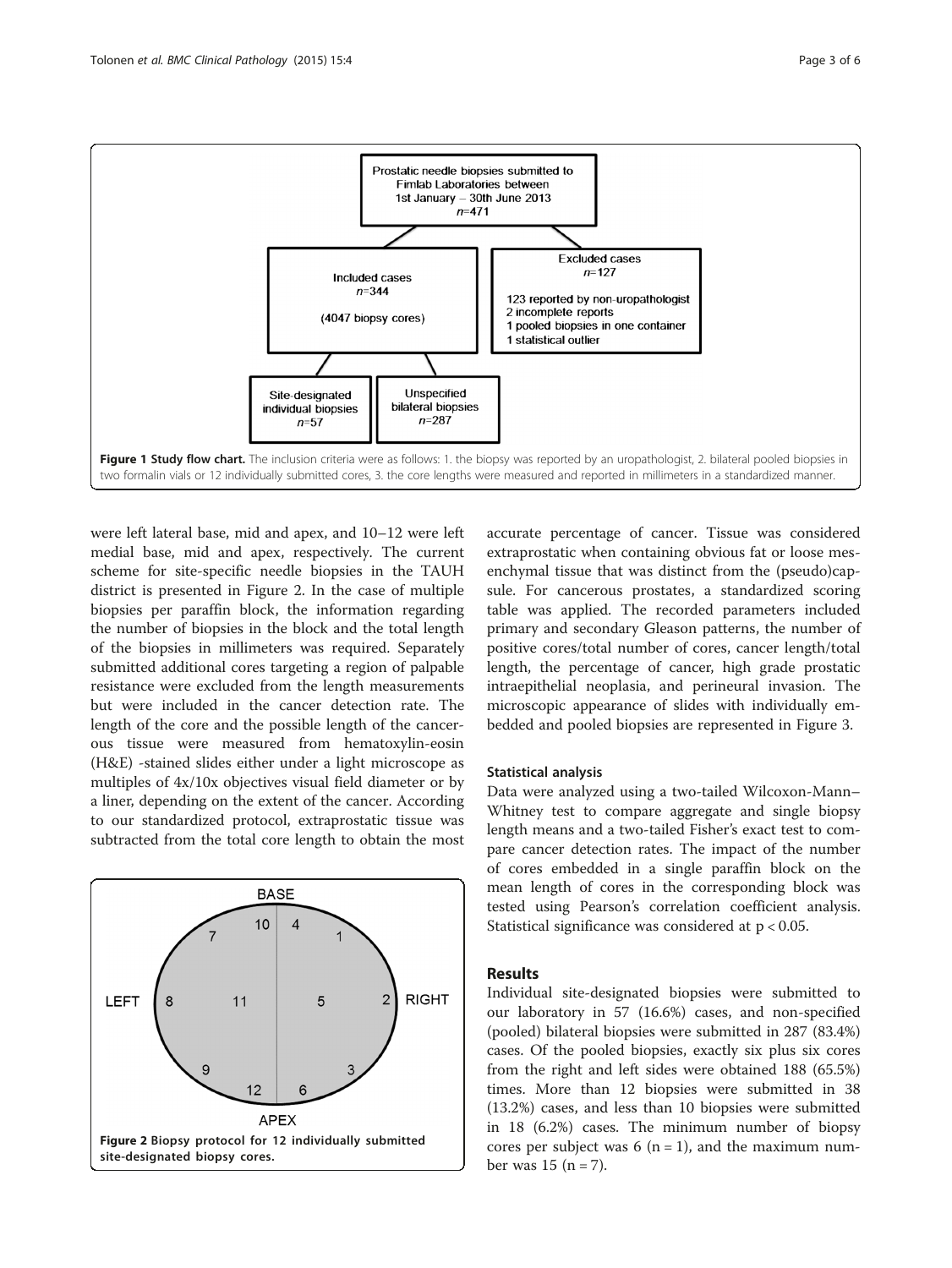<span id="page-4-0"></span>

The mean aggregate length of all biopsy cores from one subject was  $133.6 \pm 29.9$  mm (mean  $\pm$  SD). No statistically significant difference in the mean aggregate lengths was noted between site-designated and pooled  $(6 + 6)$  biopsies or between benign and malignant biopsies (Table 1).

The average core length was  $11.4 \pm 2.2$  mm for pooled biopsies and  $10.8 \pm 1.8$  mm for individually processed cores ( $p = 0.87$ ). The median length for pooled cores was 11 mm (range 5 mm - 18 mm). For individual sitedesignated cores the median length was 11 mm (range 7 mm - 15 mm). Because the number of biopsy cores in the vials varied from 1 to 9, we also tested whether increasing the number of cores in a paraffin block would have an adverse effect on the mean length of the cores

Table 1 Comparison of aggregate lengths of the biopsy cores

|                 | n   | Aggregate length, mm (mean $\pm$ SD) |
|-----------------|-----|--------------------------------------|
| All             | 344 | $133.6 + 29.9$                       |
| Site-designated | 57  | $129.5 + 21.8$ <sup>1</sup>          |
| Pooled $6+6$    | 188 | $136.9 + 26.4$ <sup>1</sup>          |
| Benign          | 151 | $132.7 + 29.3^2$                     |
| Malignant       | 193 | $1342 + 304^2$                       |

<sup>1</sup>No statistically significant difference was noted between 12 site-designated cores and unspecified bilateral  $(6 + 6)$  cores,  $p = 0.09$ .

 $2$ No statistically significant difference was noted between benign and malignant cases,  $p = 0.25$ .

as one might expect. However, no correlation was noted (Table 2).

The overall cancer detection rate was 55.8%. Adenocarcinoma was detected in 28/57 (49.1%) cases with site-designated biopsies and in 164/287 (57.1%) cases with pooled biopsies ( $p = 0.62$ ).

#### **Discussion**

A recent survey regarding the handling of prostate biopsies by the European Network for Uropathologists (ENUP) showed that there is a wide diversity among European pathology centers in the handling of prostate biopsy specimens [\[4](#page-6-0)]. The number of biopsy cores taken, the number of cores in a formalin vial, and the (pre-)embedding methods are all variable. Multiple biopsies per vial (and paraffin block) were used in approximately half of the centers that participated in the survey, which is not recommended due to a presumption that tissue quality will be compromised. In our study, there was no difference in the lengths of biopsies regardless of whether they were processed individually or pooled. Furthermore, cancer detection rates were approximately equal between the groups. The slightly lower cancer detection rate noted in individually processed biopsies may be related to the different indications for a biopsy procedure between the groups. However, the observed overall cancer detection rate of 55.8% is quite high. Previously, in a Finnish prostate cancer screening study conducted as a part of the European Randomized Study of Screening for Prostate Cancer (ERSPC), the observed cancer detection rate at a PSA cutoff level of 4 μg/l was found to be 27% [\[14\]](#page-6-0).

There are several possible reasons for the high cancer detection rate observed in this study. The population included in the study has a relatively high PSA screening frequency due to the prostate cancer screening trial.

| Table 2 The impact of the number of biopsy cores       |
|--------------------------------------------------------|
| embedded into one paraffin block to the mean length of |
| cores in the corresponding block <sup>1</sup>          |

| cores in the corresponding block  |     |                                     |  |  |
|-----------------------------------|-----|-------------------------------------|--|--|
| No. of cores in<br>paraffin block | n   | Length of cores, mm (mean $\pm$ SD) |  |  |
|                                   | 684 | $10.8 \pm 1.8$                      |  |  |
| 3                                 | 8   | $12.9 \pm 2.1$                      |  |  |
| $\overline{4}$                    | 20  | $10.6 \pm 2.7$                      |  |  |
| -5                                | 75  | $11.0 \pm 2.9$                      |  |  |
| 6                                 | 417 | $11.5 \pm 2.4$                      |  |  |
| 7                                 | 40  | $11.8 \pm 2.5$                      |  |  |
| 8                                 | 10  | $11.5 \pm 2.1$                      |  |  |
| $\mathsf{Q}$                      | 2   | $11.1 \pm 1.2$                      |  |  |

<sup>1</sup>The length of biopsies was not correlated to the number of cores in the block,  $r = 0.015$ .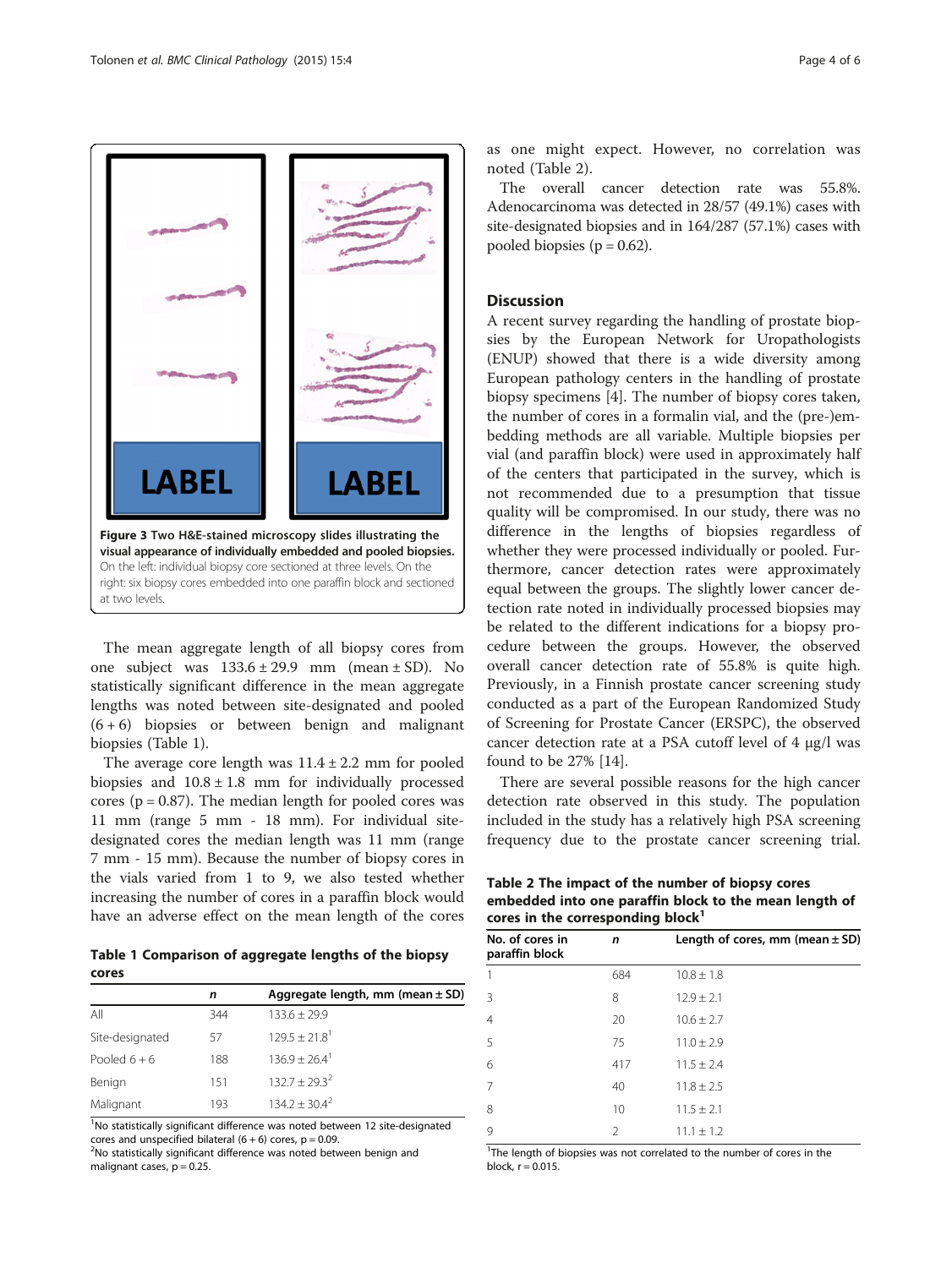Some of the patients may have PSA data going back to the start of screening trial in 1996, which has lead to a higher threshold for taking biopsies. Also, the PSA value is no longer considered the only indication for taking a prostate biopsy; more significance is given to the value of free PSA per total PSA. Another reason for the high cancer detection rate may be that some of biopsies are taken from patients in an active follow-up. Finally, there might be skewness in the results due to the inclusion criteria. Benign biopsies are not always reported with the same accuracy as cancer cases, and this inaccuracy in reporting of biopsy length may have disqualified some benign cases from inclusion in this study. Also, urgent cases with a high suspicion of cancer are more likely to be reported by one of the uropathologists conducting the study, which may increase the overall cancer detection percentage.

Our results suggest that the problems encountered with multiple biopsies in one container can be overcome by special tissue pre-embedding methods, including straightening and flattening the cores between sponges before tissue processing and by paying attention to the laboratory technologist's education. According to the ERSPC pathology committee's newest guidelines, up to three cores can be safely embedded in a single paraffin block without significant tissue loss [[13\]](#page-6-0). Our results suggest that the maximum number of cores that can safely be embedded in a single paraffin block may be a matter of technique – if one is able to embed single cores well enough, why would it not work for the core next to it? In fact, in one of our earlier experiments, we embedded twelve biopsies in one paraffin block and obtained a satisfactory visual appearance. However, the technique was abandoned because there were two obvious disadvantages: the orientation of the biopsies in the paraffin block needed to be diagonal instead of longitudinal which made sectioning more difficult, and the tips of the cores stayed outside of the staining area of the automated immunostaining system due to their marginal position.

According to Bostwick et al., the mean length of prostate biopsies in Western Europe was 13.1 mm at the entry level of their study [[12](#page-6-0)]. In the present study, the mean length of the core was shorter (11.4 mm). However, the aforementioned values are not comparable because in our study extraprostatic tissue was subtracted to obtain the most accurate percentage of cancer tissue possible.

It is likely that the most important advantage of individually embedded biopsies is not the biopsy core quality but rather the spared locus information. This is an important issue in selected cases, and site-designated biopsies should be encouraged. On the other hand, the use of multiple biopsies per vial (and paraffin block) is

supported by less extensive laboratory loading and better facilities for immunohistochemistry. Our medium-sized laboratory receives biopsies from approximately 1000 patients per year. Widespread use of site-designated biopsies would annually increase the number of paraffin blocks by approximately 10,000, which increases the workload for the pathology laboratory throughout various steps including processing, embedding, sectioning and analyzing. Roughly estimated this would take approximately 80 working days for sectioning only and would increase the time pathologists spend analyzing and reporting prostate biopsies (Figure 4).

There are several limitations in the present study. First, the prostate biopsies, although taken with same equipment, may have variations due to different urologists who performed the biopsies. Second, the slides were not re-evaluated. Additionally, by digitizing all of the material and measuring core areas instead of the lengths of the biopsies, the quality indicator would have been more accurate. In the present study we preferred to use our current methods because at the moment there are no area-based prognostic nomograms available, and measuring the actual tissue from histological slides is the gold standard. Third, the subtraction of extraprostatic tissue is somewhat subjective. However,